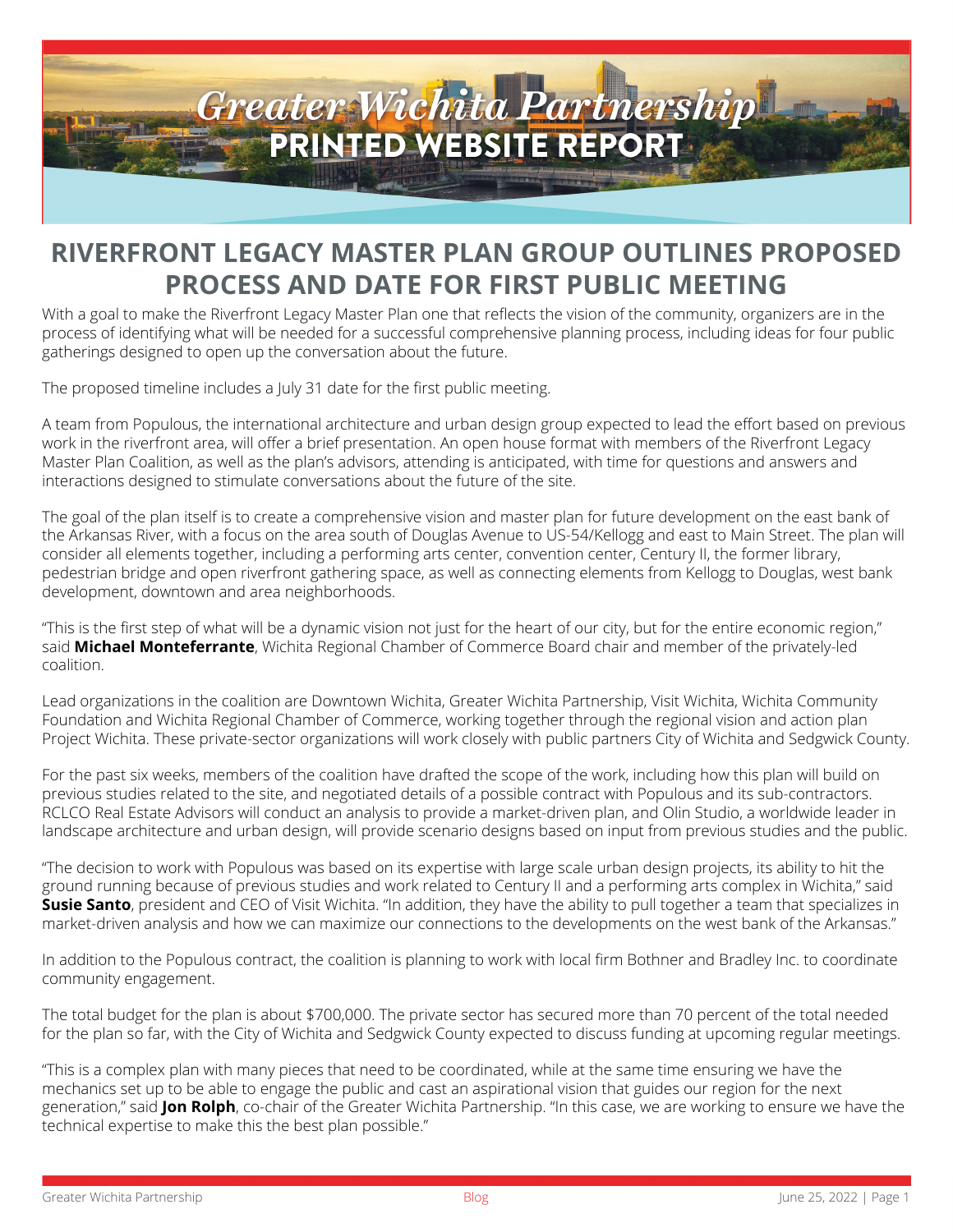

Rolph and other members of the coalition have committed to ensuring this is a long-term plan that puts the community first, and have said they will not be afraid to address tough decisions as a community – no matter where the plan leads.

As part of its commitment to transparency, the coalition plans to meet monthly and keep those meetings open to the public to attend as visitors. "It is critical we have a platform where we can conduct the business of keeping this process on time and budget, while also providing the public a chance to observe how – and why – decisions are being made," **Rolph** explained.

The public will have several opportunities to offer input, including public meetings initially set for September and November this year and January 2020. As an example, the proposal calls for a series of "walkshops" held in September, offering anyone who wants the opportunity to tour the east bank site, including the buildings and other structures included in the area. Plans are in the works to also take design workshops out into the community, where the public can offer input.

The presentations of the final plan are expected in early 2020.

As plans progress, organizers will also have a website, where the public can learn about upcoming meetings, as well as offer input. There also will be a social media presence.

People are encouraged to attend meetings, provide comments online and ask questions if something doesn't make sense.

"This is an exciting time for our community, and this planning process promises to build on the momentum of multiple initiatives working together to change perceptions, and attract talent and industry to the Wichita region," said **Shelly Prichard**, President and CEO of the Wichita Community Foundation. "This is a chance for everyone to participate in defining the vision for the riverfront where these initiatives can come together and thrive."

Riverfront Legacy Master Plan to create comprehensive vision and plan and connect projects for both banks of Arkansas River

In response to recent recommendations from Project Wichita and the Century II Citizens Advisory Committee, community organizations and their leadership are stepping forward to take the next step to create a comprehensive master plan and vision that connects projects and both banks of the Arkansas River.

Calling it the Riverfront Legacy Master Plan, leaders of the community organizations said the plan will build on previous studies for the east side of the Arkansas River as well as new developments such as the ballpark on the west side.

Leaders affirmed that the vision and plan will consider all elements together, including a performing arts center, convention center, Century II, the former library, pedestrian bridge and open riverfront gathering space, as well as connecting elements from Kellogg to Douglas, west bank development, downtown and area neighborhoods.

"We have a once in every 100-year opportunity as a region," said Greater Wichita Partnership Board Co-Chair Jon Rolph. "The most important next step is to ensure all projects and decisions are carefully considered together to maximize our opportunities and community use for each element of this important area. Community interaction with our river is especially important."

The master planning process would begin by using information generated by previous studies that analyzed different elements as a starting point and then add information related to new projects including developments on the west side of the river.

"Previous studies have provided us solid, market-based information on which to start this comprehensive plan," said Wichita Regional Chamber Board Chair Michael Monteferrante. "That information will serve as our foundational building blocks.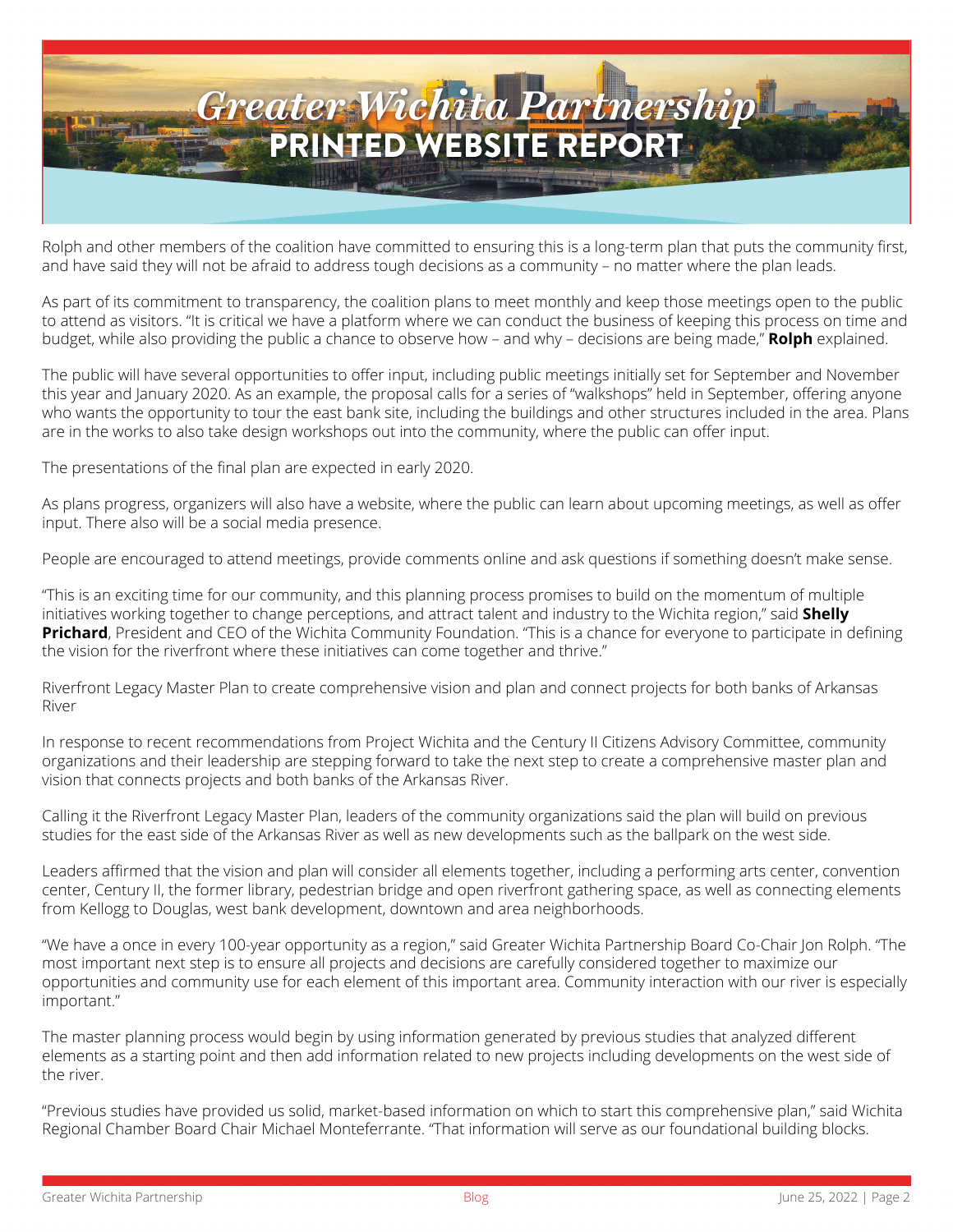

Unless we need additional or new analysis because of market changes, we plan to move quickly to create a new collective vision and holistic plan based on need, benefit to our community and public input."

Lead organizations are Downtown Wichita, Greater Wichita Partnership, Wichita Community Foundation, Wichita Regional Chamber of Commerce and Visit Wichita, working together through the regional vision and action plan Project Wichita. These private-sector organizations will work closely with public partners City of Wichita and Sedgwick County, other community organizations and area neighborhoods.

"It's important that the public and community are at the center of this process," said Wichita Community Foundation Board Chair Wayne Chambers. "We achieve great results when private and public sector work together with strong community input. Each of our organizations is led by community leaders who volunteer and dedicate time to create the best future of our community, and we're excited to stand with our elected officials to engage the community, maximize transparency and provide a viewpoint from which to make generational decisions."

The group will focus new community engagement on vision and connection of elements, on top of previous community engagement findings, including from Project Wichita, the regional vision process, and the Century II Citizens Advisory Committee analysis of a performing arts center.

"This is one of the most catalytic sites in our city, region and state," said Downtown Wichita Board Chair Don Sherman. "As a community we must be dedicated to building upon the legacy of innovation, arts support and regional attraction from past generations to make the best decision for this generation and future ones. That's why it's important to consider all elements together to maximize community use and benefit for the next 50 years."

There has been significant community interest in the riverfront in addition to the studies over the past six years.

"During the discussion surrounding our region's 10-year vision and action plan, we heard from thousands of people - literally - about the significance of the river in our city and the role it plays as we move forward" said Aaron Bastian, Project Wichita Advancement Team Member. "This led to what I believe is a key part of our quality of place action plan. Retaining and attracting talent to our region is a priority, and it's clear that the riverfront is important to a diverse group of people."

In addition, the Century II Citizens Advisory Committee recommended a new performing arts center be constructed and requested an RFP for site selection and concept development within 60 days.

"This is a powerful next step and having community leadership stepping forward to work with the City and the County on this is exactly what our committee hoped would happen," said Mary Beth Jarvis, Chair of the Century II Citizens Advisory Committee. "As we listened to the thoughts and hopes of thousands of our neighbors, we heard loud and clear that people care a great deal about getting this right. They want collaborative, big-picture thinking, followed by real movement on a pride-worthy actionable path forward."

The City of Wichita and Sedgwick County leadership said they welcome the community organizations involvement in development of a holistic master plan.

Wichita Mayor Jeff Longwell said, "We have great momentum and the community is looking forward to enjoying all that the riverfront area will offer. We appreciate the private sector leadership's involvement in looking at how everything works together because our opportunities on the river's east side are important. The City looks forward to working together for the benefit of our community."

Sedgwick County Chairman David Dennis said, "Sedgwick County is glad to partner with these organizations, the City and especially the community on this important step to plan our collective future success. Every time we've worked together with